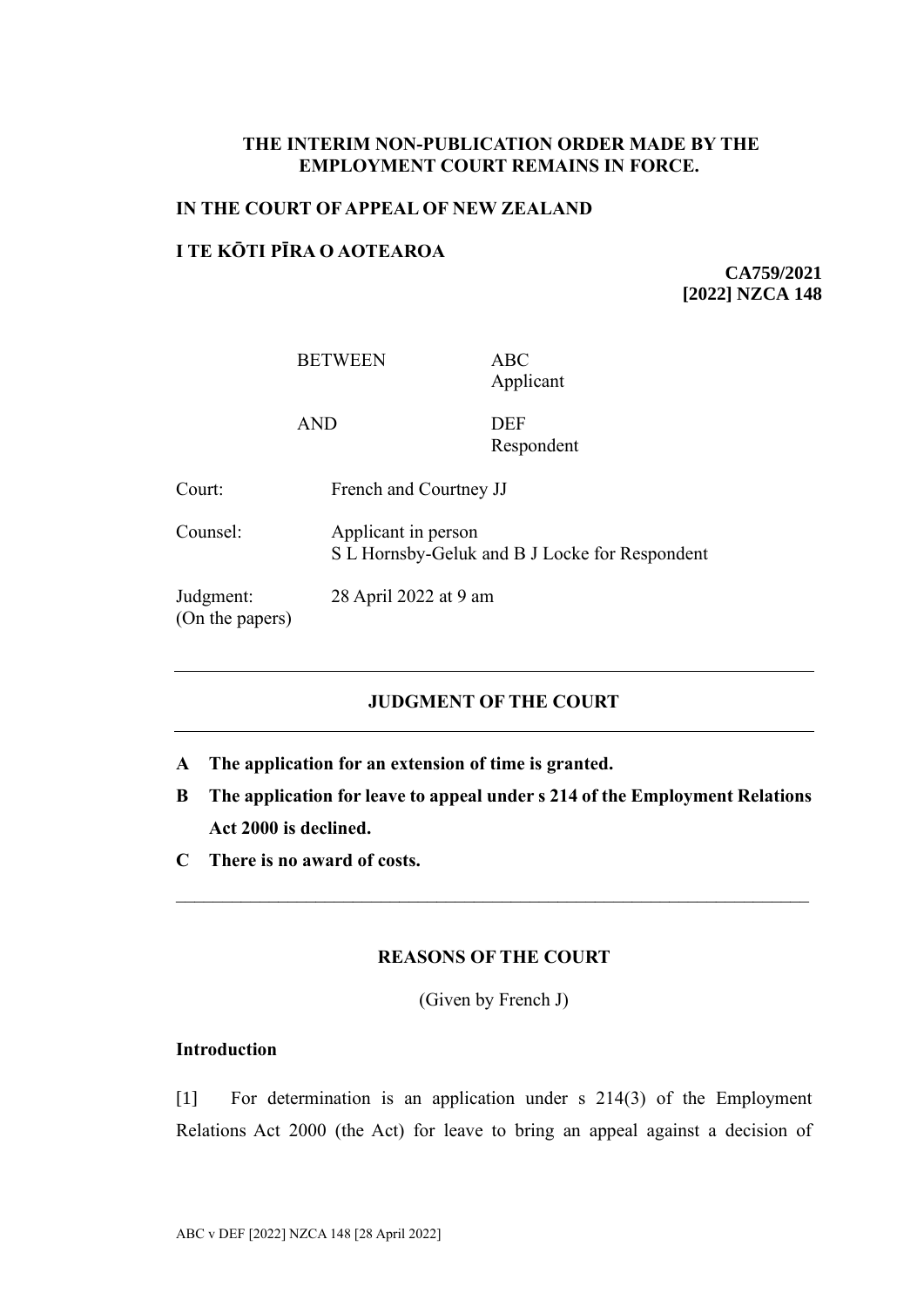<span id="page-1-0"></span>Judge Corkill in the Employment Court.<sup>1</sup> The application for leave to appeal was filed out of time and therefore the applicant also seeks an extension of time.<sup>2</sup>

# **Background**

[2] The applicant is a former employee of the respondent. The parties signed a record of settlement of a relationship problem. The settlement contained a confidentiality clause and a non-disparagement provision.

[3] Subsequently the applicant filed a statement of problem in the Employment Relations Authority challenging the settlement and in particular the provisions relating to confidentiality and disparagement.

[4] The Authority directed the parties to attend mediation and attempt in good faith to resolve their differences. It suspended its investigation pending the outcome of the mediation.

[5] The applicant considered the direction to attend mediation was inappropriate; her main objection being that it would prevent her from being able to challenge any without prejudice statements made at mediation. She therefore sought to challenge the Authority's direction in the Employment Court by way of a de novo challenge.<sup>3</sup>

[6] Judge Corkill held the Authority's direction to attend mediation was a matter of procedure for the purposes of s 179(5) of the Act and that therefore the Employment Court had no jurisdiction to entertain the applicant's challenge.<sup>4</sup> Section 179(5) sets out the kinds of Authority determinations that cannot be challenged under s 179(1) of the Act. It states:

- (5) Subsection (1) does not apply—
	- (aa) to an oral determination or an oral indication of preliminary findings given by the Authority under section  $174(a)$  or (b); and

<sup>&</sup>lt;sup>1</sup> *ABC v DEF* [2021] NZEmpC 208 [Employment Court decision].<br><sup>2</sup> Court of Anneal (Civil) Bulge 2005 r 16A

<sup>&</sup>lt;sup>2</sup> Court of Appeal (Civil) Rules 2005, r 16A.<br><sup>3</sup> Employment Relations Act 2000 s 179(1)

<sup>&</sup>lt;sup>3</sup> Employment Relations Act 2000, s 179(1).<br><sup>4</sup> Employment Court decision, above n 1, at 1

Employment Court decision, above n [1,](#page-1-0) at [38].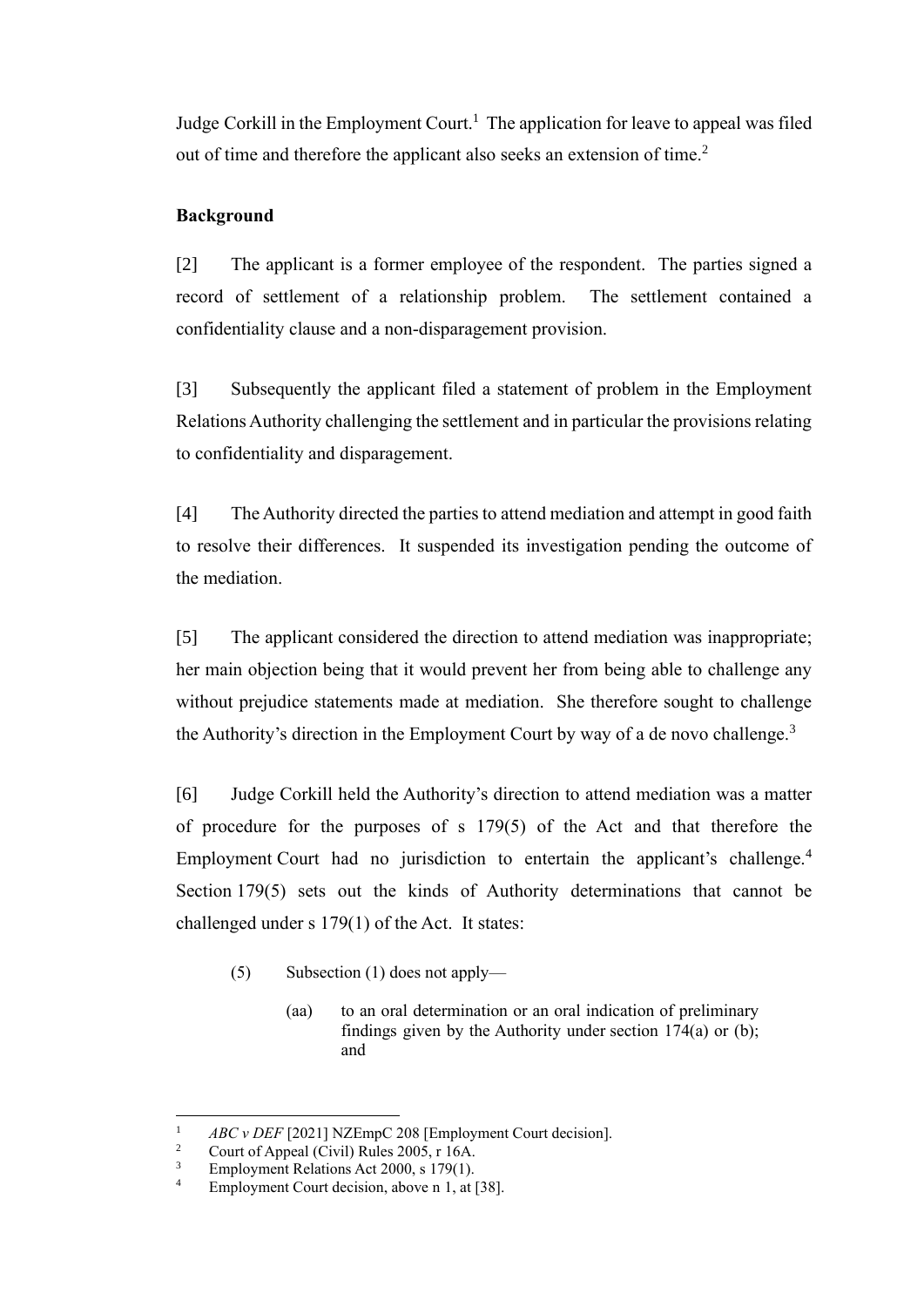- (a) to a determination, or part of a determination, about the procedure that the Authority has followed, is following, or is intending to follow; and
- (b) without limiting paragraph (a), to a determination, or part of a determination, about whether the Authority may follow or adopt a particular procedure.

[7] The Judge further held that even if he were wrong and the Court did have jurisdiction, he would still have dismissed the challenge on its merits having regard to the provisions of s 159 of the Act. Section 159 provides:

### **159 Duty of Authority to consider mediation**

- (1) Where any matter comes before the Authority for determination, the Authority—
	- (a) must, whether through a member or through an officer, first consider whether an attempt has been made to resolve the matter by the use of mediation; and
	- (b) must direct that mediation or further mediation, as the case may require, be used before the Authority investigates the matter, unless the Authority considers that the use of mediation or further mediation—
		- (i) will not contribute constructively to resolving the matter; or
		- (ii) will not, in all the circumstances, be in the public interest; or
		- (iii) will undermine the urgent or interim nature of the proceedings; or
		- (iv) will be otherwise impractical or inappropriate in the circumstances; and
	- (c) must, in the course of investigating any matter, consider from time to time, as the Authority thinks fit, whether to direct the parties to use mediation.
- (1A) *[Repealed]*
- (2) Where the Authority gives a direction under subsection (1)(b) or subsection  $(1)(c)$ , the parties must comply with the direction and attempt in good faith to reach an agreed settlement of their differences, and proceedings in relation to the request before the Authority are suspended until the parties have done so or the Authority otherwise directs (whichever first occurs).
- (3) This section applies subject to [section 159AA.](https://www.legislation.govt.nz/act/public/2000/0024/latest/whole.html#DLM6803201)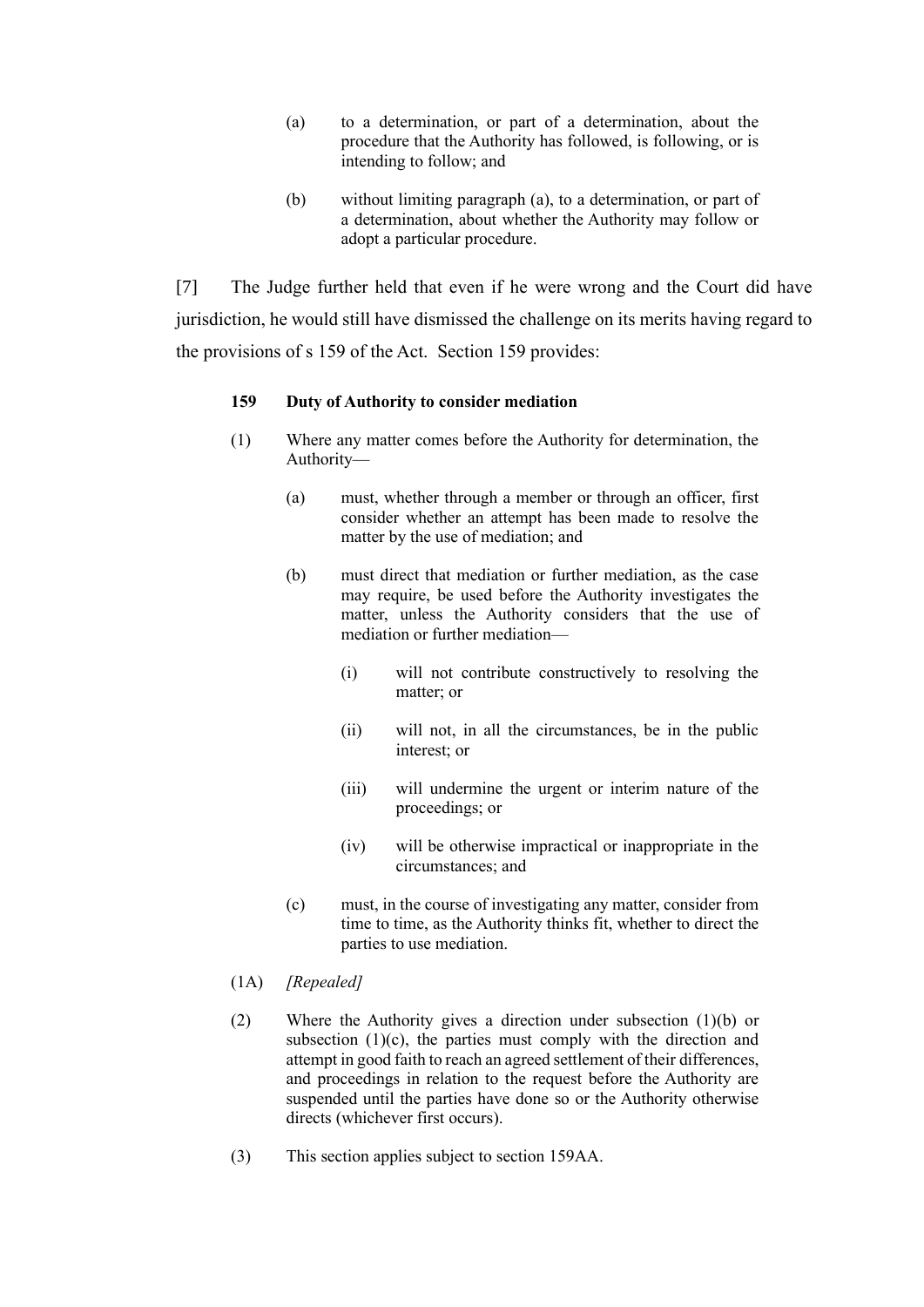[8] Applying the provisions of s  $159(1)(b)(iv)$  to the circumstances of this case, Judge Corkill said he was unable to conclude the mediation would not contribute constructively to resolving the matter nor that it would be impractical or inappropriate.<sup>5</sup>

[9] Dissatisfied with this outcome, the applicant then filed an application for leave to appeal Judge Corkill's decision. Section 214(2) of the Act imposes a time limit of 28 days to apply for leave. Because the Judge issued his decision on 25 November 2021 that meant the last day for seeking leave was 23 December 2021.

[10] The applicant filed her application in this Court on 23 December 2021. However, by virtue of the Court of Appeal (Civil) Rules 2005, an application for leave is only brought when it has been both filed in the Court and served on the other parties to the proceeding. <sup>6</sup> The applicant did not attend to service of her application on the respondent until 12 January 2022 and so was out of time.

### **The application for an extension of time**

[11] It is common ground the application was out of time. It is also common ground that due to the intervening Christmas vacation period the delay was short, being only a matter of days.<sup>7</sup> There is a reasonable explanation for the delay, namely an honest mistake in failing to appreciate the dual requirements of filing and service. Further the respondent cannot point to any prejudice caused by the delay.

[12] In all those circumstances, we consider the application for an extension of time should be granted and accordingly so order.

[13] We therefore turn now to the merits of the application for leave.

 $5$  At [71] and [87].

 $\frac{6}{7}$  Court of Appeal (Civil) Rules, r 16(1).

<sup>7</sup> The applicant says she was eight days out of time. The respondent says ten days. If the computation were to be working days, it would only be two days.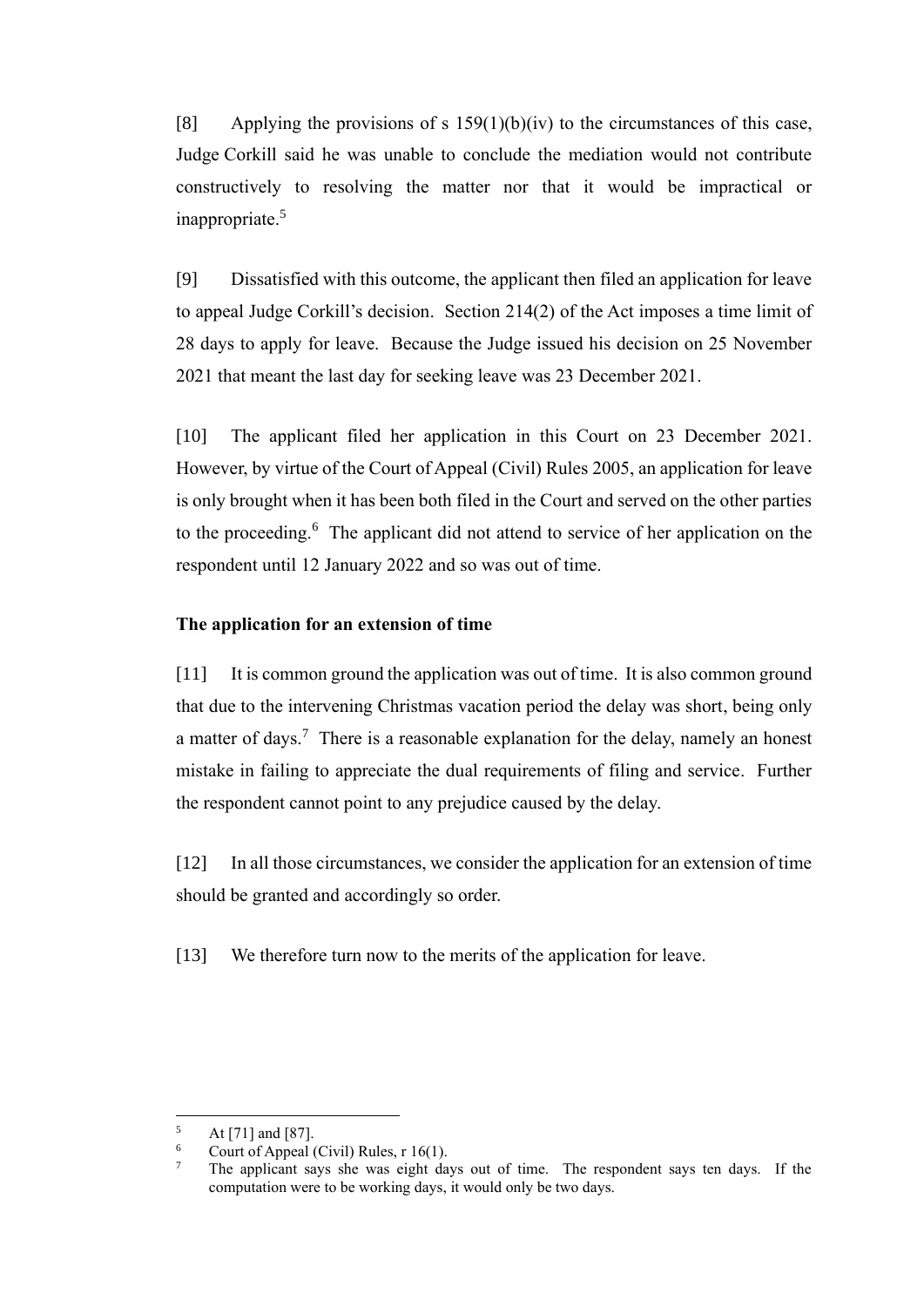#### **The application for leave**

[14] The right of appeal from decisions of the Employment Court is limited to questions of law and is subject to a leave requirement. Under s 214(3) of the Act leave may be granted if in the opinion of this Court, the proposed question of law is one that by reason of its general or public importance or for any other reason ought to be submitted for determination.

[15] The applicant's proposed questions of law are:

Is a direction to mediation, in accordance with s 159 of the Employment Relations Act 2000 a process of the Authority for the purposes of s 179(5)?

In considering the Employment Court's jurisdiction of equity and good [conscience] in accordance with s 189 is it appropriate for a de novo challenge to a direction to mediation [to] be heard by traditional adversarial processes?

Is the threshold of "impractical or inappropriate" for the purposes of s 159, a low or high threshold?

[16] In support of the application, the applicant submits in essence that this case would provide an opportunity for this Court to clarify the scope of the Authority's duty to direct mediation under s 159. The issues raised by the proposed questions of law have never been considered by this Court before and are therefore, it is submitted, of general or public importance.

## **Our view**

[17] In our view, the application fails to meet the threshold required under s 214(3) before leave to appeal may be granted.

[18] We acknowledge that interpretation issues relating to the scope of ss 179(5) and 159 potentially qualify as questions of law. However, the proposed questions must be seriously arguable and in our view the questions in this case are plainly not.

[19] In particular, we consider that a direction to attend mediation cannot be anything other than procedural in nature. Such a direction does not affect substantive rights nor impact on the determination of the claim. If the mediation does not resolve the dispute, the claim simply proceeds. All substantive rights are preserved.